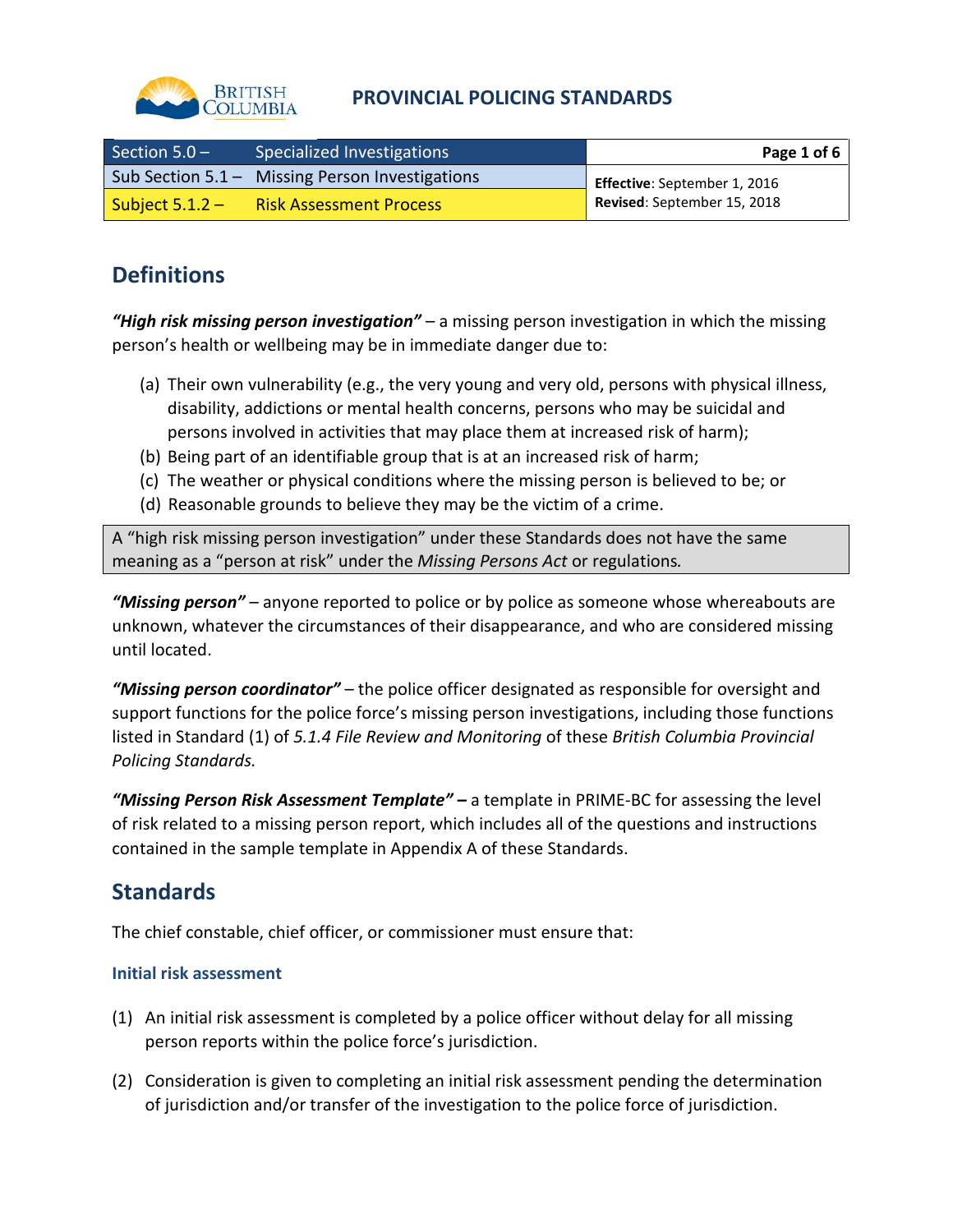- (3) The initial risk assessment includes:
	- (a) Completion of the *Missing Person Risk Assessment Template* in PRIME; and
	- (b) Determination of risk in consultation with a supervisor.
- (4) If the response to **all** questions on the *Missing Person Risk Assessment Template* is "no", the police officer must then consult with a supervisor to confirm the screening result.
- (5) If the response to **any** question on the *Missing Person Risk Assessment Template* is "yes", the matter requires **immediate review** and consultation with a supervisor to assess the appropriate response and resources.
- (6) The consultation under Standard (5) includes consideration of the following factors:
	- (a) Any reason to suspect the missing person may have been abducted;
	- (b) Any suspicious, dangerous or unknown circumstances surrounding the missing person's disappearance, which suggest the missing person may be the victim of a crime;
	- (c) The mental or emotional state of the missing person (e.g., emotionally distraught, suicidal or likely to cause harm to self or others);
	- (d) Whether the missing person has been involved in a violent or threatening incident prior to going missing (e.g., domestic or relationship violence, bullying or elder abuse);
	- (e) Whether the missing person is part of an identifiable group that is statistically at an increased risk of harm (e.g., Aboriginal women);
	- (f) Characteristics of the missing person which may make them vulnerable, such as their age, addiction to drugs/alcohol, infirmity, inability to communicate or other factors;
	- (g) The weather and physical conditions (e.g., terrain) in the location where the missing person may be and their preparedness to deal with those conditions (e.g., clothing, equipment, and/or experience), if known;
	- (h) Whether the missing person requires any essential medications;
	- (i) Whether the missing person has any physical illness, disability or mental health problems;
	- (j) The circumstances of any previous incidents of going missing (e.g., suffered harm while missing, previous designation as a high risk missing person by the same or another police force);
	- (k) Whether the behaviour is out of character for the missing person;
	- (l) Whether the missing person was scheduled to testify in court either as a witness or victim;
	- (m) Whether the missing person was involved in activities that may put them at increased risk of harm (e.g., sex trade, hitchhiking, gambling and/or transient lifestyle);
	- (n) Whether the missing person is associated to gangs or organized crime;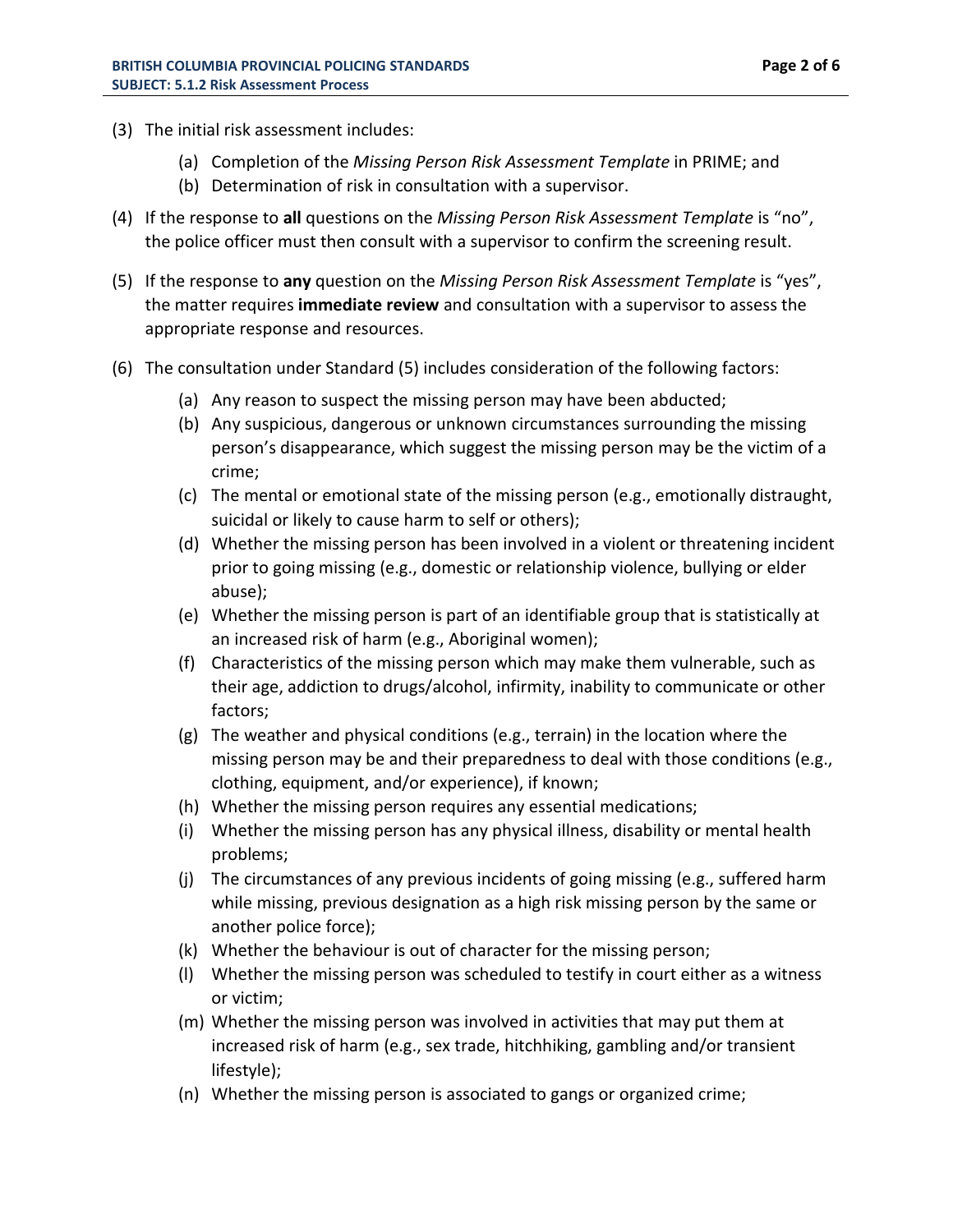- (o) Whether the missing person may have been involved in an accident or mishap;
- (p) The length of time the person has been missing; and
- (q) Any other circumstance or factor that leads the officer conducting the risk assessment to determine that the missing person may be at an increased risk of harm.
- (7) The completed *Missing Person Risk Assessment Template* and decision regarding risk are approved by a supervisor and documented in the case file.

### **High risk missing person investigations**

- (8) If the initial or ongoing risk assessment determines that a missing person investigation is a high risk missing person investigation:
	- (a) Appropriate resources are immediately assigned;
	- (b) A senior ranking officer and the missing person coordinator (see Standard (1) of *BCPPS 5.1.4 File Review and Monitoring*) are notified;
	- (c) The file is continuously and actively investigated;
	- (d) The file is scored and documented as a high risk missing person investigation in PRIME; and
	- (e) The family/reportee are notified of the action to be taken, unless to do so would jeopardize the missing person or the investigation.

### **High risk missing person investigations – foul play suspected**

(9) In addition to Standard (8) above, if foul play is suspected, the investigation is assigned to a section or investigator responsible for major or serious crime investigations.

### **Non-high risk missing person investigations**

- (10)If the initial or ongoing risk assessment determines that a missing person investigation is **not** a high risk missing person investigation:
	- (a) Appropriate resources are assigned;
	- (b) The missing person coordinator is notified; and
	- (c) The family/reportee are notified of the action to be taken.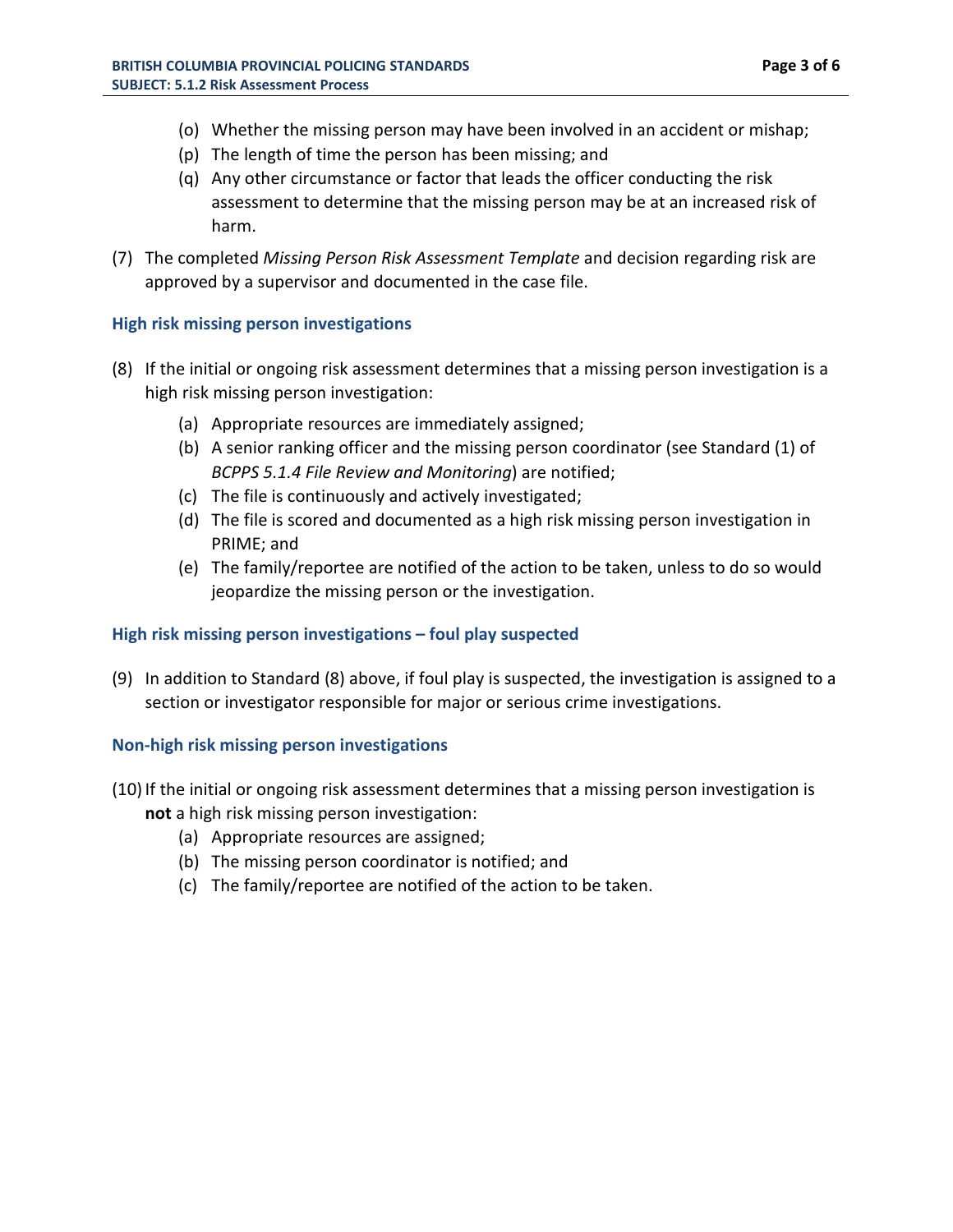#### **Ongoing risk assessment**

- (11) The level of risk is re-evaluated as an ongoing process throughout the investigation by the officer assigned to the investigation, for both high risk and non-high risk missing person investigations, including at minimum:
	- (a) When new information pertaining to the missing person or their disappearance is obtained or received; and
	- (b) With the exception of investigations where the missing person is reasonably believed to have committed suicide, within 7 days of the start of the investigation.
- (12) The ongoing risk assessment is based on the factors listed in Standard (6).
- (13) Any decision to vary or change the level of risk must be reviewed by a supervisor, and documented in the case file, including updating PRIME scoring.

#### **Policies and procedures**

(14) Policies and procedures regarding missing persons are consistent with these *BC Provincial Policing Standards*.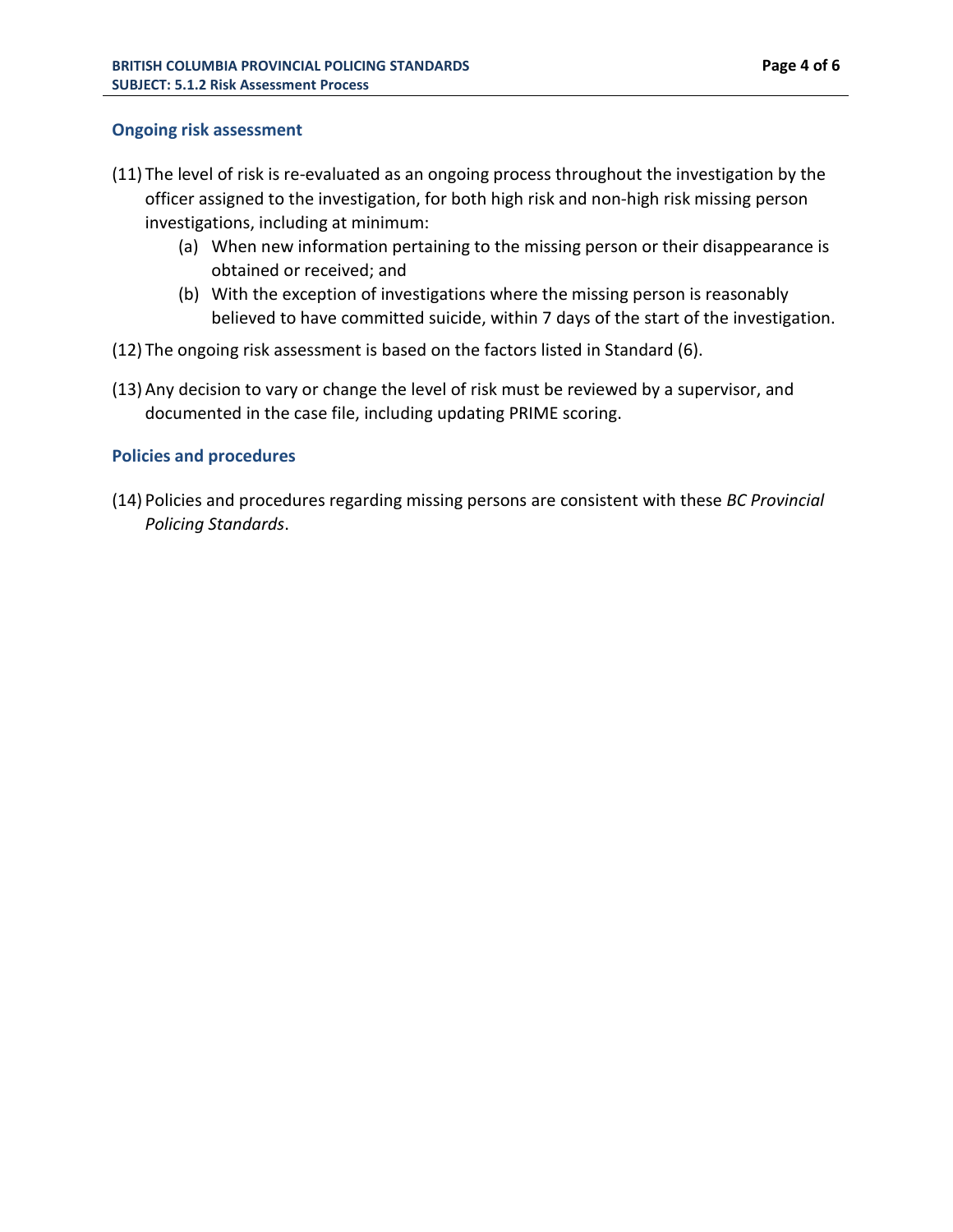

## **PROVINCIAL POLICING STANDARDS**

| Section $5.0 -$   | Specialized Investigations                                        | Page 5 of 6                         |  |
|-------------------|-------------------------------------------------------------------|-------------------------------------|--|
|                   | $\mathsf{Sub}\xspace$ Section 5.1 – Missing Person Investigations | <b>Effective:</b> September 1, 2016 |  |
| Subject $5.1.2 -$ | <b>Risk Assessment Process</b>                                    | <b>Revised:</b> n/a                 |  |

# **Appendix "A" for BCPPS 5.1.2 – Risk Assessment**

# **Missing Person Risk Assessment Template**